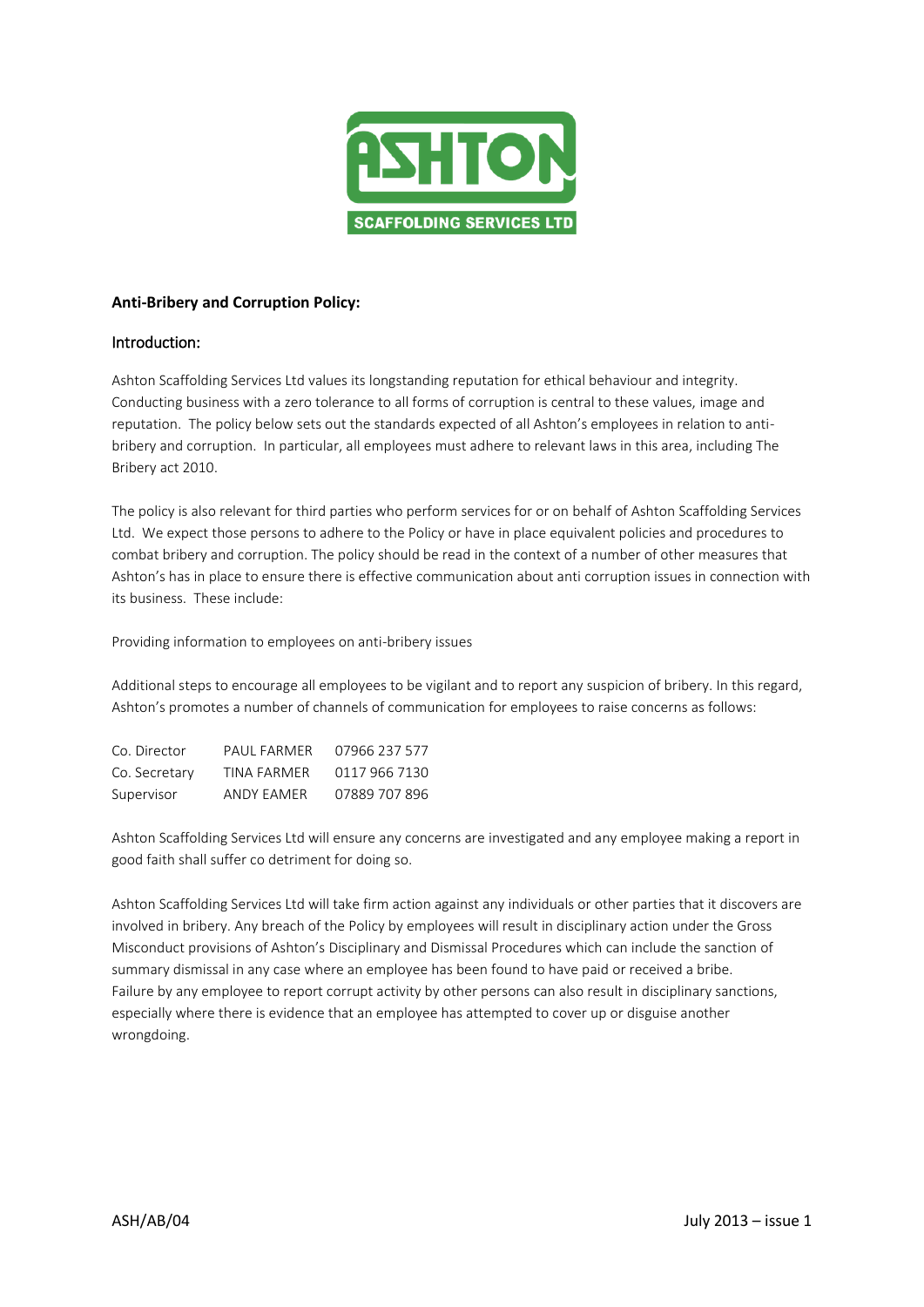### The Policy:

Ashton Scaffolding Services Ltd has a zero-tolerance policy towards corruption of all kinds.

Employees should note that it is a criminal offence to offer, promise, pay, request or accept a bribe. A bribe does not need to be a monetary sum. It can be any form of advantage, offered or received A contract does not need to have been won for a corruption offence to have been committed. Similarly, a recipient does not need to benefit personally from a bribe. Bribery can occur in the private or public sector.

The Policy consists of two straightforward rules that all employees must adhere strictly to:

Do not offer, promise or pay bribes. Do not request, agree to or accept bribes.

The risks of corruption are not always obvious. Accordingly, employees should follow these principles:

Do not make payment to someone (or favour them in any other way) if you know that this will involve someone in misuse of their position (or them performing their functions improperly).

Do not misuse your position (or perform your functions improperly) in connection with payments (or other favours) for yourself or others.

#### Reasonable and Proportionate Gifts and Hospitality:

This policy is not meant to prohibit the giving or receiving of reasonable and proportionate gifts and hospitality subject to the following:

They are appropriate in all the circumstances and there is no risk or perception that they might improperly influence the recipient.

They do not contravene any rules applying to the individual to whom the hospitality or gift is offered (i.e any policy that another organisation has in place) or any laws applying to that other person.

The expenditure in question is not related in time to some actual or anticipated business with the recipient, particularly in a competitive context.

In case of hospitality provided or received, it is intended to foster cordial relations to have legitimate marketing purposes; and:

The level of hospitality is appropriate with regard to the recipient and their organisation. There are no "add-ons" such as inappropriate overnight accommodation, travel costs, or sundry or lavish expenses.

In the case of gifts, these should never be cash and must be modest at all times, such as a token of appreciation on a festival or at another special time such as the opening of a development, completion of contract etc, and where there is no risk of them being misconstrued as a reward, an inducement or other corrupt act.

All offers of hospitality and gifts given or received must be recorded with senior management.